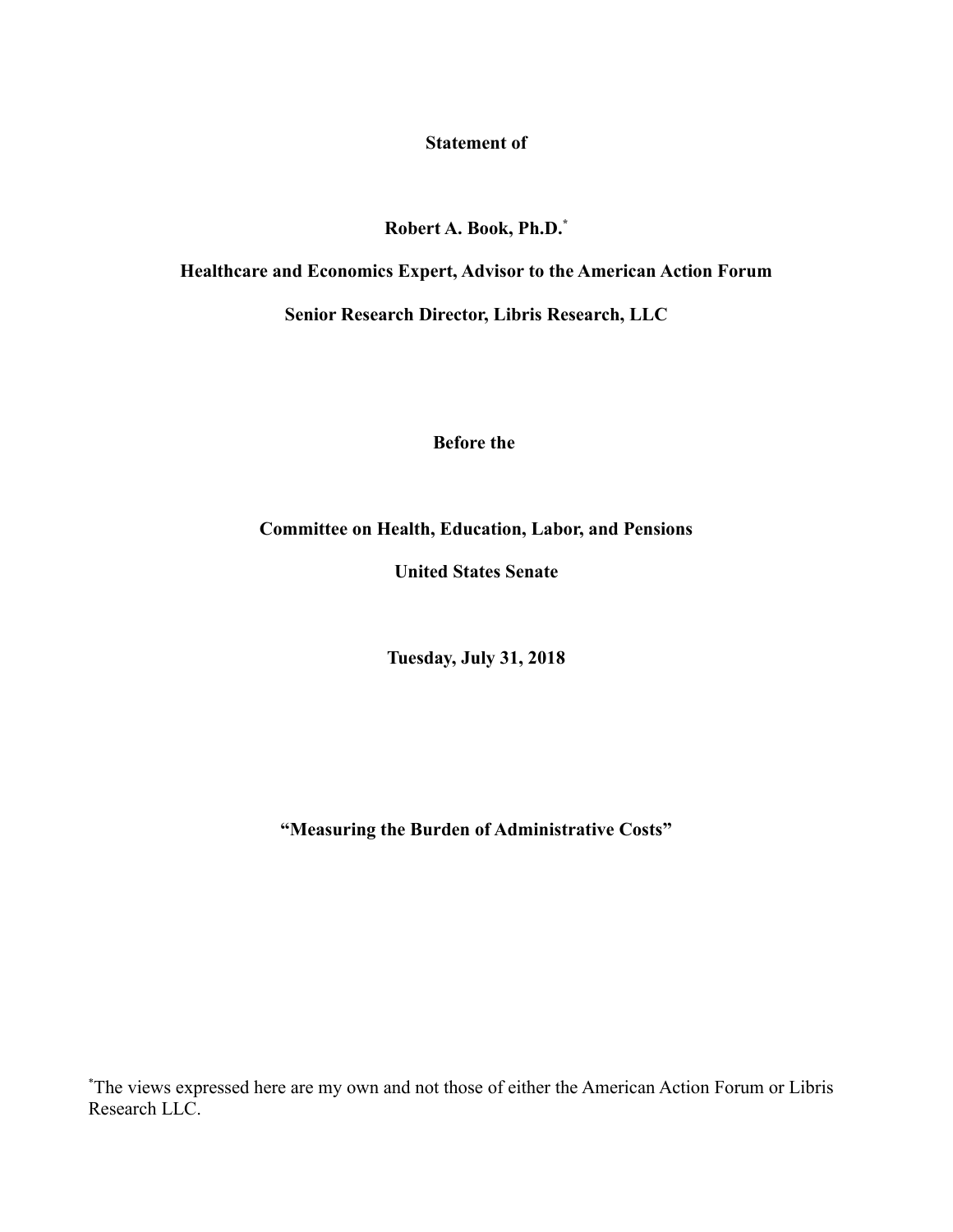Chairman Alexander, Ranking Member Murray, and Members of the Committee:

Thank you for the opportunity to discuss my research on health care administrative costs. Administrative costs occur mainly at three levels: at the health plan level, whether it is a private-sector health insurance plan or a government-run program; at the provider level, that is, at hospitals, physician offices, pharmacies, and other providers; and at the patient level, when patients have to schedule appointments and read the bills and "explanation of benefits" documents they receive.

There is a significant amount of research on administrative costs at the health plan level, a smaller amount of research on such costs at the provider level, and as far as I can tell, little to no research at the patient level.

Administrative cost research is plagued by two problems:

First, most reports give administrative costs as a percentage of total spending, including spending on direct patient care. So, for example, someone might claim that Medicare's administrative costs are 2 percent or 5 percent, but private insurance has administrative costs of 10 percent or 20 percent. It sounds much higher. But the difference is, Medicare has patients who are aged 65 or older, or disabled, or who have end-stage renal disease. Private insurance mostly covers patients who are under age 65 and not disabled, and on the whole require lower levels of health care services. The result is that Medicare spends a lot more per patient on direct health care, which means administrative costs as percent of health care costs is almost guaranteed to be lower.

Using percentages might make sense if administrative costs scaled with the level of direct care spending, but it doesn't. The only component of administrative costs that is obviously related to the volume of health care is claims processing, but that is correlated with the number of claims, not their dollar value, and is also a very small share of total administrative costs. For example, in a previous study<sup>[1](#page-1-0)</sup> I found that Medicare's spending on claims processing was about 4 percent of administrative costs, and less than one-quarter of one percent of total Medicare outlays.

Most of the administrative costs of operating a health plan are spent enrolling members, designing the plan rules, establishing provider networks, and other activities that are not processing claims and are not correlated with the number of dollars spent paying health care providers. The same applies to Medicare, to other government programs, and to private sector health plans.

In that study, I found that while Medicare's administrative spending was lower as a percentage of total claims, it was actually higher on a per-beneficiary basis. Medicare's administrative costs were \$509 per primary beneficiary, and private plans had an administrative costs of \$453 per beneficiary. So Medicare administrative spending was lower as a percentage because their average beneficiary needs more health care – but higher on per-beneficiary basis. (See Table 1.)

Expressing administrative spending as a percentage of total spending is inherently misleading. Medicare's administrative percentage is lower not because they are more efficient, but because their patients are, on average, sicker. Asking for a percentage is simply asking the wrong question.

<span id="page-1-0"></span><sup>1</sup> Robert A. Book, "Medicare Administrative Costs Are Higher, Not Lower, Than for Private Insurance," WebMemo #2505, The Heritage Foundation, June 25, 2009, at [http://bit.ly/2LMNfsD.](http://bit.ly/2LMNfsD)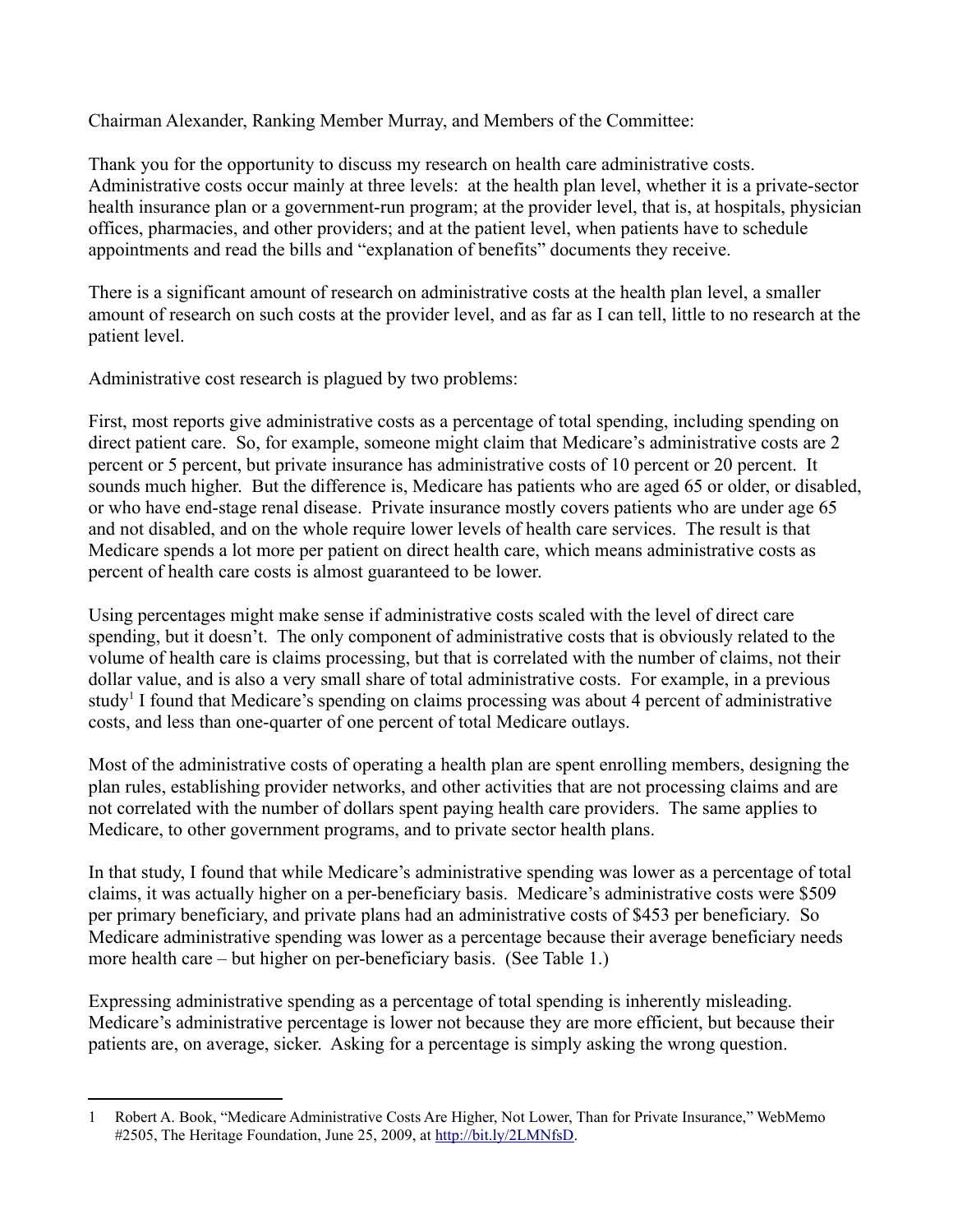The second problem in this sort of research is that it is sometimes hard to *find* administrative costs. Budget documents are not typically written for the benefit of those of us trying to track this information down. Most of the administrative costs of Medicare are in the budget for the Center for Medicare and Medicaid Services (CMS), but some of those costs are in the budgets of other agencies. For example, Medicare enrollment is the responsibility of the Social Security Administration (SSA), some of the revenue is collected by the Internal Revenue Service (IRS), and fraud enforcement is at least partly the responsibility of the Department of Justice (DoJ). Activities corresponding to all of these would appear directly in administrative costs of a private sector health plan.

In the case of private health plans, until 2016 we had the opposite problem. In order to calculate administrative costs, researchers would take total premium revenue and subtract total claims paid, and assume the rest was administrative costs. This is reasonable if one wishes to count taxes as administrative costs, and health services provided directly by the health plan (such as on-call nurses) to be administrative costs as well. But they really are not what we normally think of as "administrative." So, private sector administrative costs were overstated, just as government program administrative costs were understated

Since 2016, data as been available from reports that private sector health plans have been required to file in order to comply with the ACA's Medical Loss Ratio (MLR) requirements. This allows us to separate out taxes and plan-provided health care, and get a better estimate of administrative costs.

# **Under the ACA, Non-Medicare Administrative Costs Have Increased, Not Decreased**

During the debate leading up to the passage of the ACA, proponents argued that one of the benefits of establishing government-run health insurance exchanges would be the reduction in administrative costs associated with private health insurance. These arguments were based partly on assertions of superior efficiency of government operations over those of the private sector,<sup>[2](#page-2-0)[,3](#page-2-1)</sup> but primarily on the claim that having an exchange would eliminate the need for insurance companies to spend money on marketing. In addition, it was claimed that<sup>[4](#page-2-2)</sup> requiring a minimum Medical Loss Ratio  $(MLR)^5$  $(MLR)^5$  and reduction of executive pay<sup>[6](#page-2-4)</sup> through limits on the deductibility of compensation (Section 9014) would limit the unrestrained pursuit of profit<sup>[7](#page-2-5)</sup>. The predicted impact was that reducing administrative costs would lead

<span id="page-2-0"></span><sup>2</sup> Paul Krugman, "The Health Care Racket," *The New York Times*, February 16, 2007.

<span id="page-2-1"></span><sup>3</sup> Steffie Woolhandler, Terry Campbell, and David U. Himmelstein, "Costs of Health Care Administration in the United States and Canada," *New England Journal of Medicine*, August 2003; 349:768-775, at *http://www.nejm.org/doi/full/10.1056/NEJMsa022033#t=article*.

<span id="page-2-2"></span><sup>4</sup> Jacob S. Hacker, "The Case for Public Plan Choice in National Health Reform," Institute for America's Future (undated but apparently completed in December 2008), p.6, at *[http://institute.ourfuture.org/files/Jacob\\_Hacker\\_Public\\_Plan\\_Choice.pdf.](http://institute.ourfuture.org/files/Jacob_Hacker_Public_Plan_Choice.pdf)*

<span id="page-2-3"></span><sup>5</sup> Bittany La Couture, "Medical Loss Ratio Under the ACA," American Action Forum, September 15, 2015, at [https://www.americanactionforum.org/research/medical-loss-ratio-under-the-aca.](https://www.americanactionforum.org/research/medical-loss-ratio-under-the-aca)

<span id="page-2-4"></span><sup>6</sup> Frank Clemente, "A Public Health Insurance Plan: Reducing Costs and Improving Quality," Institute for America's Future, February 5, 2009, p. 6, at *http://www.ourfuture.org/files/IAF\_A\_Public\_Health\_Insurance\_Plan\_FINAL.pdf.*

<span id="page-2-5"></span><sup>7</sup> Edward M. Kennedy, "A Democratic Blueprint for America's Future," Address at the National Press Club, January 12, 2005. *http://www.commondreams.org/views05/0112-37.htm*; Pete Stark, "Medicare for All," *The Nation*, February 6, 2006. *http://www.thenation.com/doc/20060206/stark*; Max Baucus, "Call to Action Health Reform 2009," November 12, 2008, p. 77 *http://finance.senate.gov/healthreform2009/finalwhitepaper.pdf*; Hacker (2008), p. 6-8; Clemente (2009), p. 15.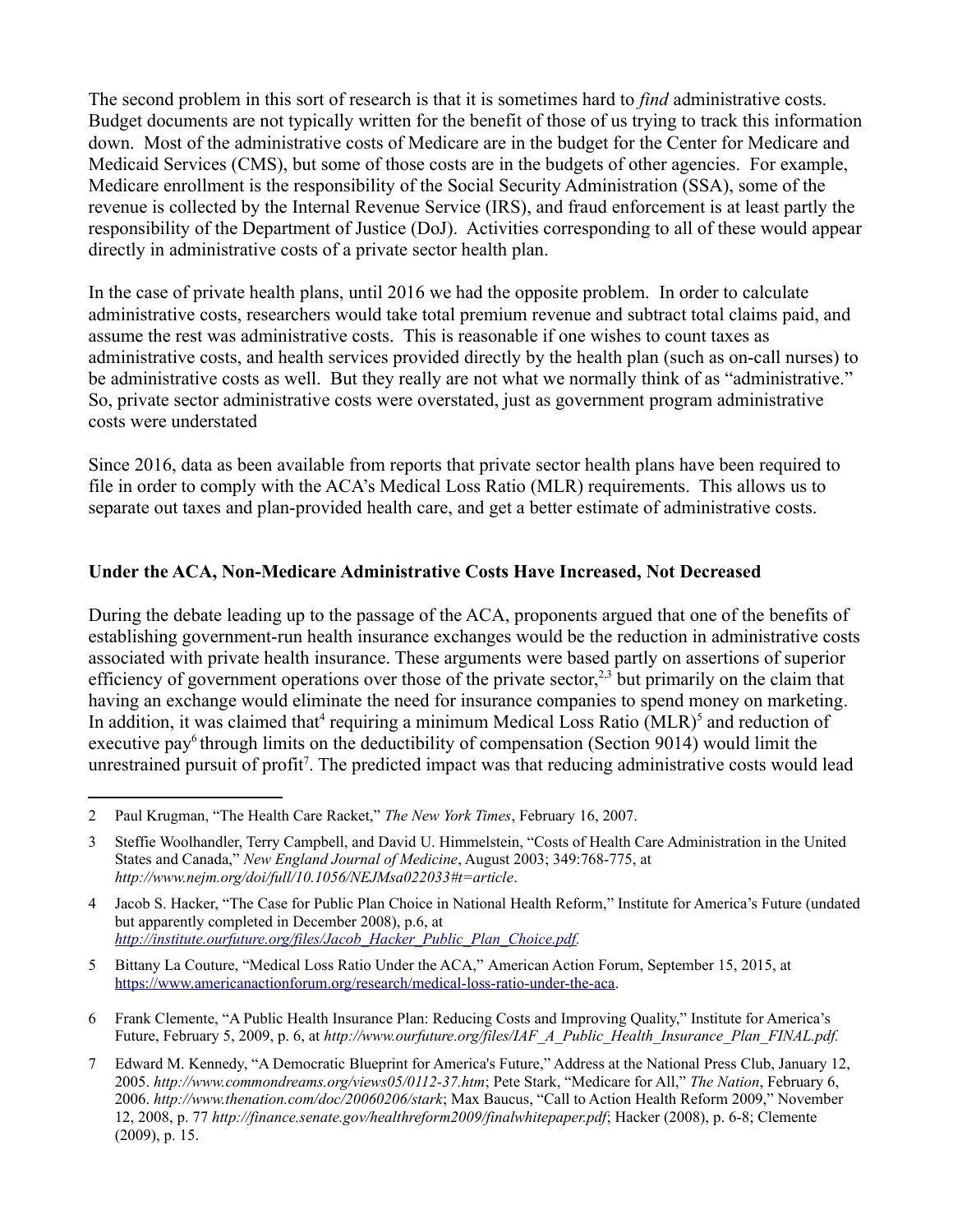to lower premiums and lower national spending on health care without having to reduce the quantity or quality of actual health care delivered.

That is not what has occurred. Instead, total administrative costs increased. While insurers indeed appear to have spent less on administrative costs, both on a per-covered-person basis and as a percentage of total premiums since the law went into effect, government spending necessary to set up and operate the exchanges vastly exceeded the amount saved by private-sector insurers, leading to an increase in total administrative costs. In fact, just the federal government's expenditures in establishing and operating the ACA exchanges – a function devoted solely to enrollment – vastly exceeds the *total* administrative costs, both for enrollment and operations – of private-sector insurers prior to the implementation of the exchanges.

In 2013, the year before the exchange provisions took effect, administrative costs averaged \$414 per covered person per year in the individual market. In 2014, the first year in which exchanges operated, average costs for the entire individual market increased to an average of \$893 per covered person-year. However, this obscures the full effect of the administrative cost of operating the exchanges, because these figures include both those covered in exchanges and those covered by Qualified Health Plans (QHPs) through off-exchange enrollment. For those covered in the exchange, just the federal government's administrative costs amounted to \$1,539 per effectuated exchange enrollee, not including administrative costs incurred by insurers. Because insurers were instructed to report their costs for the entire individual market (both on-exchange and off-exchange) together, it is impossible to determine with certainty the relative administrative costs for both groups. Depending on what assumptions one makes, total administrative costs (both government costs and insurer costs) for exchange enrollees could range from \$1,562 to \$1,804 and costs for off-exchange enrollees could range from \$265 to  $$414<sup>8</sup>$  $$414<sup>8</sup>$  $$414<sup>8</sup>$ 

# **Comparing Across Countries**

When comparing across countries, this problem of tracking administrative costs and the hazards of reporting those costs as a percentage are even more acute.

Administrative costs of government programs are difficult to track down for U.S. programs, and the same applies to programs in other countries. Few researchers really know how to interpret budget reports from a wide variety of countries, know what relevant data is in other places, and then find it. Some studies take reported administrative costs at face value, but these almost always include different things in different countries. One study<sup>[9](#page-3-1)</sup> attempted to compare the entire administrative cost throughout the health care sector in the U.S. and Canada, and when they could not find certain components reported anywhere simply assumed percentages of revenue (for example, they assumed that one-third of physician office rent and equipment, and one-half of "other professional expenses" was due to administration), and sometimes extrapolated data from a single state to the entire U.S.

<span id="page-3-0"></span><sup>8</sup> Robert A. Book, "The ACA Exchanges Increased Administrative Costs of Health Insurance," American Action Forum, December 21, 2016, at [https://www.americanactionforum.org/wp-content/uploads/2016/12/2016-12-21-ACA-Admin-](https://www.americanactionforum.org/wp-content/uploads/2016/12/2016-12-21-ACA-Admin-Costs.pdf)[Costs.pdf](https://www.americanactionforum.org/wp-content/uploads/2016/12/2016-12-21-ACA-Admin-Costs.pdf)

<span id="page-3-1"></span><sup>9</sup> Steffie Woolhandler, Terry Campbell, and David U. Himmelstein, "Costs of Health Care Administration in the United States and Canada," *New England Journal of Medicine*, **349**(2003):768-775, at [https://www.nejm.org/doi/full/10.1056/](https://www.nejm.org/doi/full/10.1056/NEJMsa022033) [NEJMsa022033.](https://www.nejm.org/doi/full/10.1056/NEJMsa022033)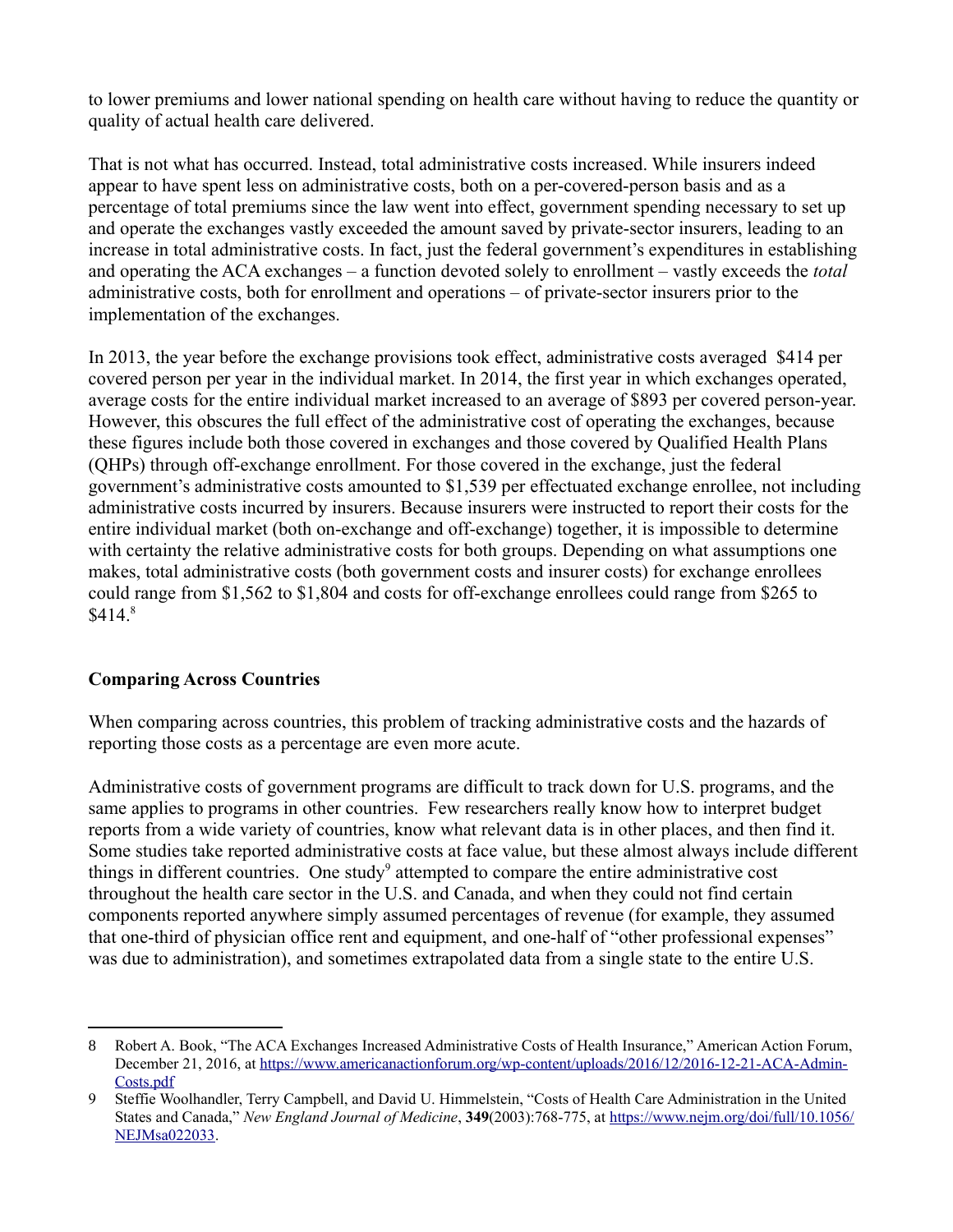In addition, health systems that are organized differently will often end up with administrative costs falling in different parts of the health system, leaving sector-by-sector comparisons meaningless. For example, another study<sup>[10](#page-4-0)</sup> attempted to compare hospital administrative costs across eight countries, but noted that in some countries, hospitals employ large numbers of physicians, which is not the case in the U.S., where the vast majority of physicians practicing in hospitals are not hospital employees. The authors then proceeded to report hospital administrative costs as a percentage of total hospital expenditures. In countries where hospitals employ most of the physicians who practice there, physician pay becomes part of the total expenditures. Naturally, those countries had lower percentages of administrative costs, because they were dividing by a larger number. Of course, those administrative costs didn't disappear – they were just accounted for differently, creating an illusion of efficiency.

This happens at the health system level as well. A hospital that has to bill for its services will have more administrative costs, however measured, than a hospital that receives an annual budget from a government agency. However, in the latter case, the government will have to determine the annual budget for the hospital – a task which, if taken seriously, will involve a complicated study of the mix of care the hospital will be called upon to provide and the resources needed to provide it. That study may be done mostly by people in the government agency, and those people will need to be paid. That pay – and all the other costs of that study – will count as administrative costs.

Likewise for office-based physicians. In some countries with single-payer government-run systems, physicians are paid a fixed salary and are expected to provide a certain level of service per year. Billing costs are replaced by reports about what services are provided, which may cost more or less than billing. In England, for example, patients are allocated to physicians by giving each physician a "catchment area"; if one lives in the catchment area (which may have many physicians) one may visit that physician (similar to a school assignments in the U.S.). Someone has to analyze population and health trends by geography and draw up the boundaries of the catchment areas, and update them periodically. Thus, the cost of acquiring patients for each physician is no longer with the physician (as marketing) – but it doesn't disappear, it just moves to the health plan level, and most likely increases.

# **Regulatory Compliance**

In the U.S., one of the most substantial administrative costs at all levels of health care is regulatory compliance. Operators of health plans must file copious information with state and federal regulators, for example, in order to justify premiums as not too high (because of the burden on enrollees) and also not to low (because they might run out of money to pay claims).

Health care providers of all types are subject to regulations of all sorts. When HIPAA was passed in 1996, the privacy provisions caused substantial administrative costs for nearly all providers to develop new processes, as well as ongoing administrative costs of implementing these processes.<sup>[11](#page-4-1)</sup> There does not appear to be any corresponding savings on other cost categories to offset these extra costs, and it is unclear if the privacy goals were achieved.

The ACA imposed numerous new regulatory regimes on providers, including submitting more data (useful to us researchers, but costly to providers and therefore ultimately to patients and taxpayers). In

<span id="page-4-0"></span><sup>10</sup> David U. Himmelstein, et. al., "A Comparison Of Hospital Administrative Costs In Eight Nations: US Costs Exceed All Others By Far," *Health Affairs* **33**:9(2014):1586-1594.

<span id="page-4-1"></span><sup>11</sup> See, for example, Peter Kilbridge, "The Cost of HIPAA Compliance," *New England Journal of Medicine*, **348**(2003):1423-1424.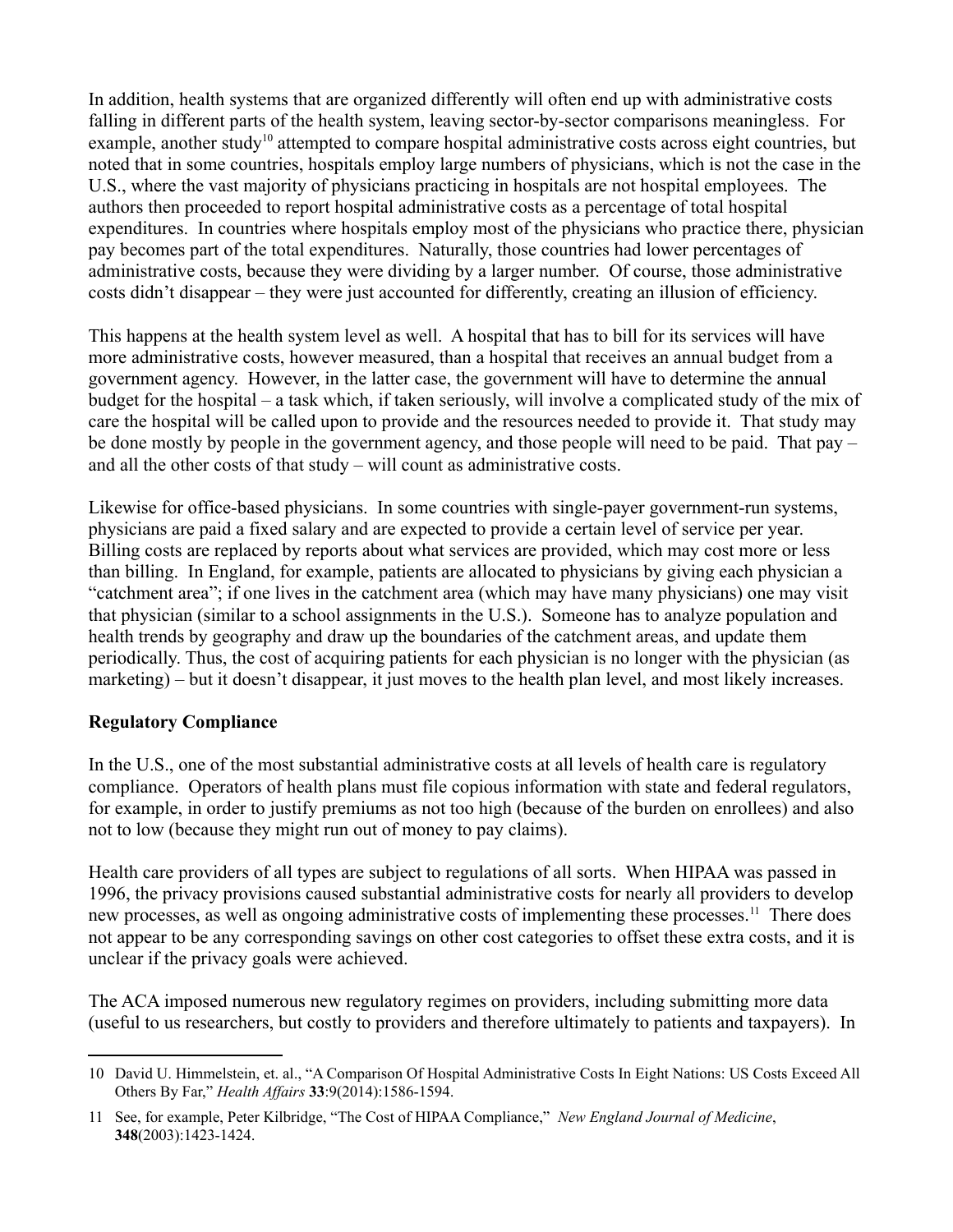one case, proponents of new regulations claimed they would save money – a requirement for most providers to adopt electronic health records was supposed to reduce duplication of tests and diagnostic procedures by making results available to all of a patient's providers. The administrative cost of adopting these new systems has been incurred by providers, but there is no evidence of any savings.<sup>[12](#page-5-0)</sup> In particular, hospitals continue to repeat tests previously done by other providers, perhaps to validate the results, or perhaps because they get paid for doing the tests again (or perhaps both). In this case, a known administrative costs was supposed to reduce actual health care costs, but it failed to do so.

### **An Urban Legend**

I would like to take this opportunity to address one story that has been told in the context of administrative costs, just to illustrate the difficulty in coming by reliable facts to discuss this issue. About ten years ago, a prominent health economist, the late Uwe Reinhardt, told the Senate Finance Committee that:

I serve on the board of the Duke Health System, and we consolidated all our billing. We had 900 clerks, and we have 900 beds. I am sure we have a nurse per bed, but we have a billing clerk per bed. I think we have probably worked this down maybe a little, so do not hold me to that number. But that borders on the obscene.<sup>[13](#page-5-1)</sup>

About a year later, one of my colleagues on the panel for this hearing raised the number of clerks to 1300, with the same 900 beds.<sup>[14](#page-5-2)</sup> More recently, about a year ago, he cited figures of 900 beds and 1500 clerks.[15](#page-5-3)

In trying to track down this story and verify the figures, I was unable to find the current number of billing clerks in the Duke Health System. I was, however, able to very that the Duke University Hospital indeed has 957 licensed inpatient beds. The Duke Health System includes two other hospitals (with consolidated billing, if Dr. Reinhardt's statement is correct), bringing the total number of beds in the Duke Health System, to 1,512. In fiscal year 2017, those 1,512 beds accounted for 68,523 total admissions.

However, like most hospital systems, Duke provides a large volume of outpatient care, which doesn't involve the use of any of those hospital beds. The Duke Health System also includes physician visits, and if they have truly consolidated their billing, those billing clerks would be responsible for those visits as well. In fiscal year 2017, Duke had a total of 1,482,650 hospital outpatient visits, and 2,291,037 physician visits.

That means that those hospital beds accounted for only 1.78 percent of Duke Health System visits.

<span id="page-5-0"></span><sup>12</sup> Joyce Frieden, "EHRs Don't Save Money or Time, Docs Say," *MedPage Today*, September 17, 2014, at [https://www.medpagetoday.com/practicemanagement/practicemanagement/47716.](https://www.medpagetoday.com/practicemanagement/practicemanagement/47716)

<span id="page-5-1"></span><sup>13</sup> U.S. Congress, Senate, Committee on Finance, *Health Care Reform: An Economic Perspective*, 110<sup>th</sup> Cong., 2<sup>nd</sup> Sess., Nov. 19, 2008, 34.

<span id="page-5-2"></span><sup>14</sup> Steven Landsburg, "Making Health Care Work," Dec. 15, 2009, [quoting David Cutler] at [http://www.thebigquestions.com/2009/12/15/making-health-care-work.](http://www.thebigquestions.com/2009/12/15/making-health-care-work)

<span id="page-5-3"></span><sup>15</sup> Kathryn Watson, "Why is health care so expensive in the first place?" CBS News, Jul. 5, 2017 [quoting David Cutler], at [https://www.cbsnews.com/news/why-is-health-care-so-expensive-in-the-first-place.](https://www.cbsnews.com/news/why-is-health-care-so-expensive-in-the-first-place)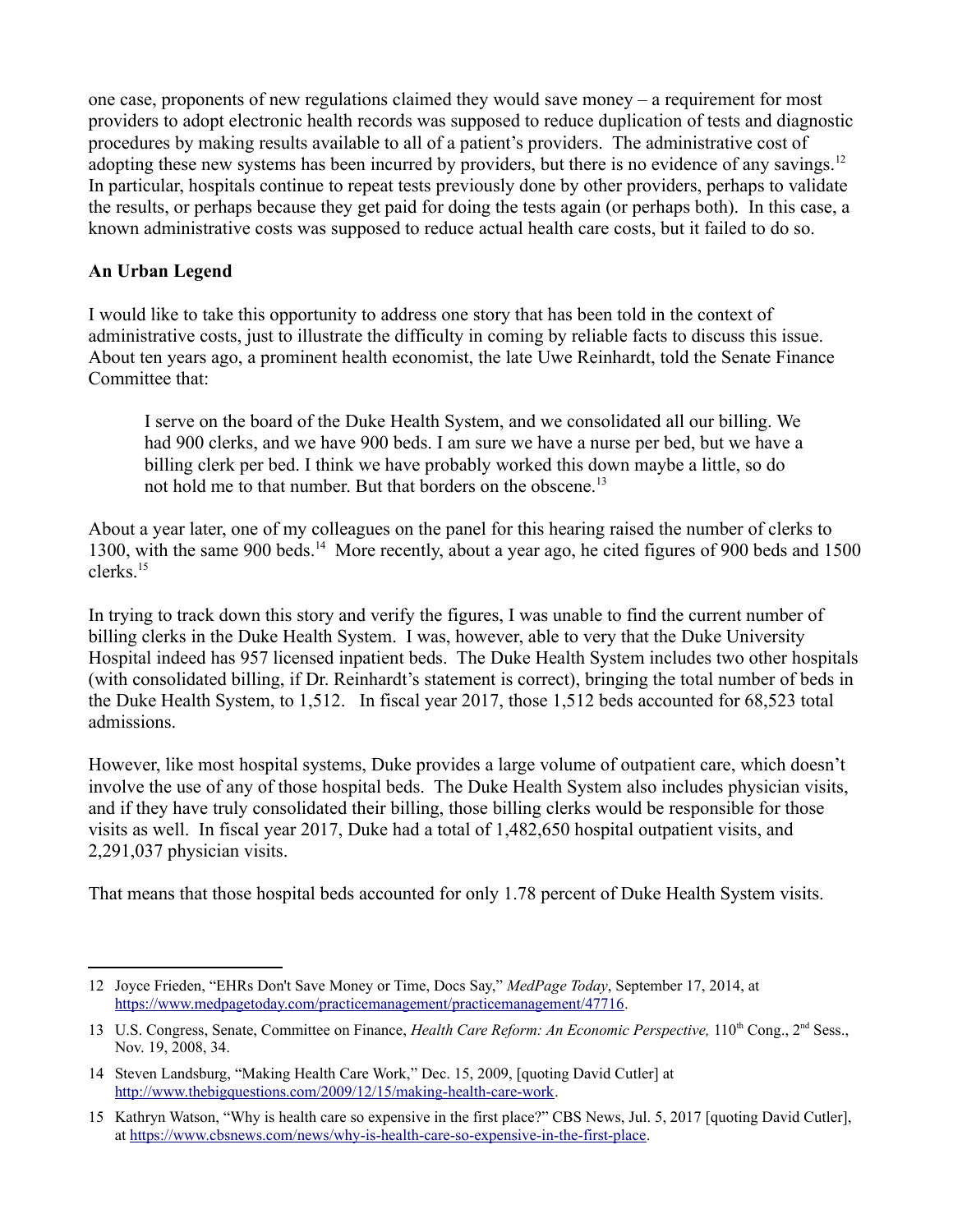In other words, measuring administrative (in)efficiency by comparing the number of billing clerks to the number of hospital beds is utterly meaningless. Those hospitals beds represent only a very small percentage of what those billing clerks are doing.

# **Conclusion**

Administrative costs are a significant component of health care costs, but there is little accurate understanding of how to measure those costs. Part of the problem is that locating and identifying administrative costs in available data sources is difficult.

But a more serious concern is that many researchers and policymakers misunderstand the drivers of administrative costs. Most studies express administrative costs as a percentage of direct health care costs, and approach which necessarily misleads the reader. Administrative costs must be expressed as a dollar amount for each unit that causes those costs to increase. For example, administrative costs of operating a health plan – whether a non-profit or for-profit insurance plan or a government program – is better expressed on a per-enrollee basis. Administrative costs for providers should be expressed in terms of an appropriate measure of units of care delivered.

Furthermore, when comparing vastly different entities – such as health plans in different countries – one has to be very careful to make sure that like figures are being compared.

Finally, it is important to keep in mind that administrative cost is not all necessarily "waste." Patients need to be enrolled, providers need to be paid, and resources need to be distributed. All of those activities generate administrative costs, and all of those activities are essential to a well-functioning health care system.